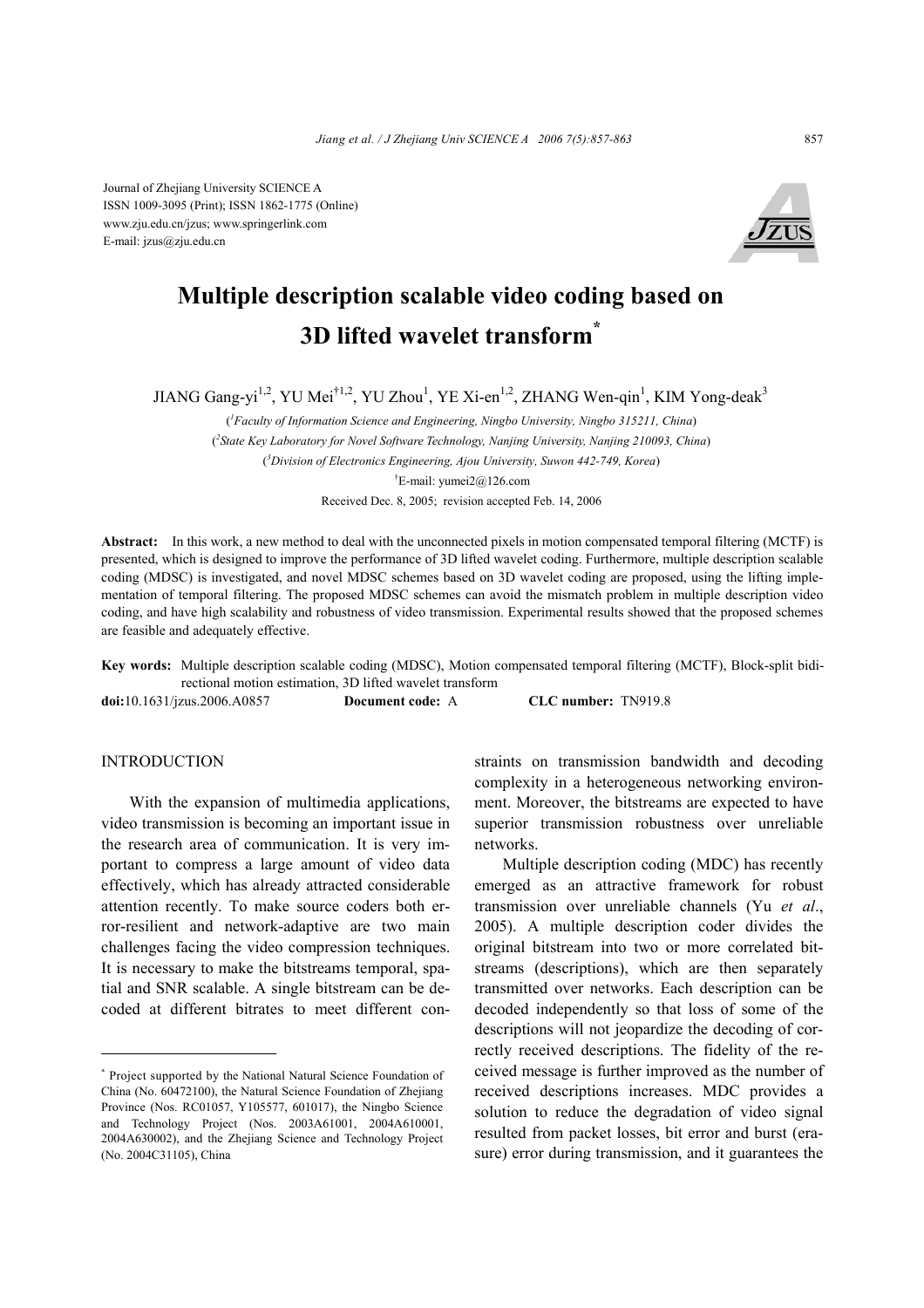demand of real-time services. Many MDC schemes have been proposed (Wang *et al*., 2001; Reibman *et al*., 2002). However, a drawback of these techniques is that they are aimed solely at increasing the transmission robustness of video, and do not address other important transmission challenges, such as bandwidth variations, and receiving device characteristics. Over unreliable, heterogeneous and dynamic networks, MDC and scalable coding should complement each other to provide an efficient solution (ISO/IEC JTC1/SC29/WG11 N5540, 2003). One example of MDSC scheme was proposed (Bajic and Woods, 2003), and is referred to as domain-based MDC, which partitioned the wavelet coefficients into maximally separated sets, and packetized. However, due to such partition the conventional zero-tree structures cannot be exploited, and it is more difficult to interpolate the lost descriptions because the wavelet coefficients have less correlation compared to temporal decomposition. In addition, the spatiotemporal correlations are not taken into consideration in their scheme, and it is not efficient for video.

In this work, motion-compensated lifted 3D wavelet coding is studied, and a new scheme is proposed to deal with the unconnected pixels in MCTF, which improves the coding efficiency. Furthermore, we present a new approach to MDSC based on 3D lifted wavelet coding to enhance the transmission robustness of video over unreliable networks, and to provide scalable bitstreams to adapt heterogeneous networks.

# 3D LIFTED WAVELET CODING WITH A NEW MCTF SCHEME

3D wavelet coding has come into being recently as a promising alternative to hybrid DPCM video coding techniques. It provides high scalable bitstream for network and user adaptation, and resilience to transmission errors. The diagram of the 3D wavelet coding scheme adopted in this work is shown in Fig.1. The MCTF is implemented on the input video first, followed by spatial wavelet analysis on the temporal stage to complete the 3D wavelet decomposition. Then the spatio-temporal decomposition subbands and the motion vectors are encoded.

MCTF implemented through lifting is proved to



**Fig.1 Diagram of 3D wavelet coding scheme** 

be an effective and efficient temporal decomposition tool (Pesquet-Popescu and Bottreau, 2001; Secker and Taubman, 2003). In this work, we implement MCTF using a lifting scheme, which can achieve perfect reconstruction with sub-pixel accurate motion estimation. Fig.2 shows the implementation of Harr-based lifting MCTF. Frames *A* of the video sequence are displaced by the estimated value  $\hat{d}_{2k,2k+1}$ to predict Frames *B*. The prediction step is followed by an update step with the displacement  $-\hat{d}_{2k, 2k+1}$ .



**Fig.2 (a) Implementation of Harr-based lifting MCTF; (b) Harr lifting scheme** 

In MCTF, the block-based motion compensation with block-size of  $16\times16$  is used, that is, video frames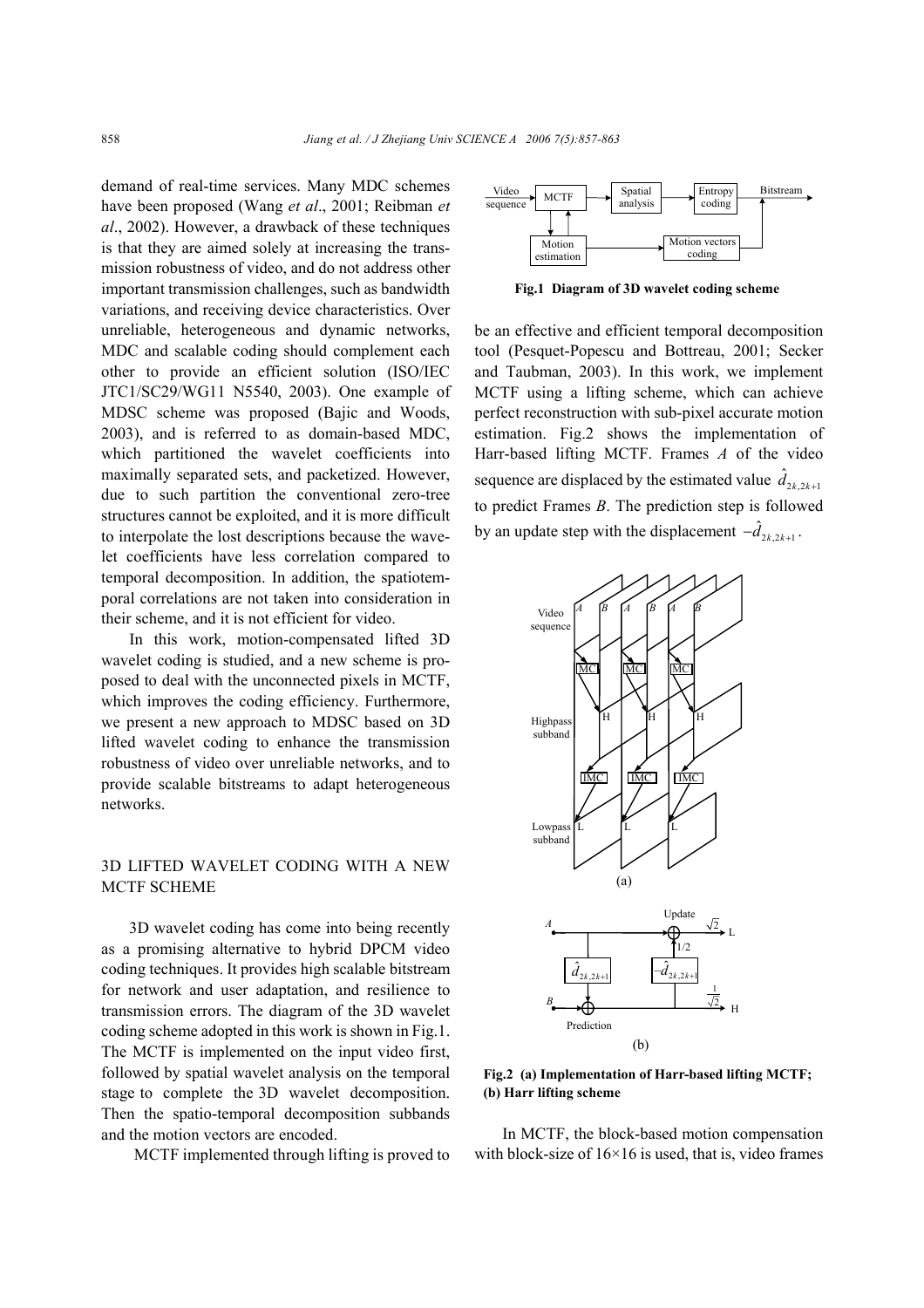are divided into several blocks, and motion vectors of the blocks in the current frame point to the closest matching blocks in the reference frame. Fig.3 shows the state of connection of each pixel in the reference frame and in the current frame. If there is a one-to-one connection between the pixels, they are connected pixels. If several pixels in the current frame are connected to the same pixel in reference frame, only one of them is classified as a connected pixel, the others are listed as unconnected. Here, we do not use the scan-order rule to discriminate, but according to the absolute *DFD* value with each of them, regarding only the one with minimum *DFD* value as connected pixel. Conversely, some pixels in reference frames are not used as reference for current frames, which are regarded as unconnected pixels too. The unconnected pixels can detrimentally affect both overall coding efficiency and subjective video quality since they cannot be directly included in MCTF. In conventional MCTF methods, for the unconnected pixels, the corresponding temporal lowpass and highpass subbands are generated as follows:

$$
L[m,n]=2A[m,n]/\sqrt{2},
$$
  
H[m,n]=[B[m,n]- $\tilde{A}[m-d_m,n-d_n]/\sqrt{2},$  (1)

where  $L[m,n]$  and  $H[m,n]$  are temporal lowpass and highpass subbands, respectively; *A*[*m*,*n*] is the reference frame,  $B[m,n]$  is the current frame, and  $(d_m, d_n)$  is the motion vector;  $\tilde{A}$  is the interpolated reference frame.



**Fig.3 State of pixel's connection** 

A block-split bidirectional motion estimation (ME) scheme is proposed to deal with unconnected pixels, with the algorithm being as follows:

(1) Obtain the motion vectors between reference

frame  $I_t$  and current frame  $I_{t+1}$  with block-based ME.

(2) Decide the unconnected pixels in the current frame  $I_{t+1}$ . If more than half of the pixels in a block of frame  $I_{t+1}$  are unconnected, we call this block an unconnected block.

(3) The block-size used in the block-based ME is  $16\times16$ . For more accurate motion estimation for the unconnected blocks, we split the 16×16 block into four 8×8 blocks.

(4) For each unconnected split 8×8 block, forward and backward ME are used to obtain the good matches, as shown in Fig.4.

(5) For the split blocks, if forward ME has the smallest DFD, the corresponding highpass subband is generated by

$$
H[m,n]=[I_{t+1}[m,n]-\tilde{I}_t[m-d_m,n-d_n])/\sqrt{2}, \quad (2)
$$

where  $(d_m, d_n)$  is the forward motion vector.

If backward ME has the smallest DFD, the corresponding highpass subband is generated by

$$
H[m,n]=[I_{t+1}[m,n]-\tilde{I}_{t+2}[m-d_m,n-d_n])/\sqrt{2}, (3)
$$

where  $(d_m, d_n)$  is the backward motion vector.



**Fig.4 Block-split bidirectional motion estimation** 

## PROPOSED MDSC SCHEMES

The proposed MDSC schemes are shown in Fig.5, the input video sequence is first decomposed into two descriptions, with the two descriptions being encoded with motion-compensated lifted 3D wavelet coding method respectively. 3D wavelet coding scheme has high compression efficiency while providing truly scalable bitstreams. In this work, two different multiple description decomposition schemes, based on spatial-domain and temporal-domain, are studied.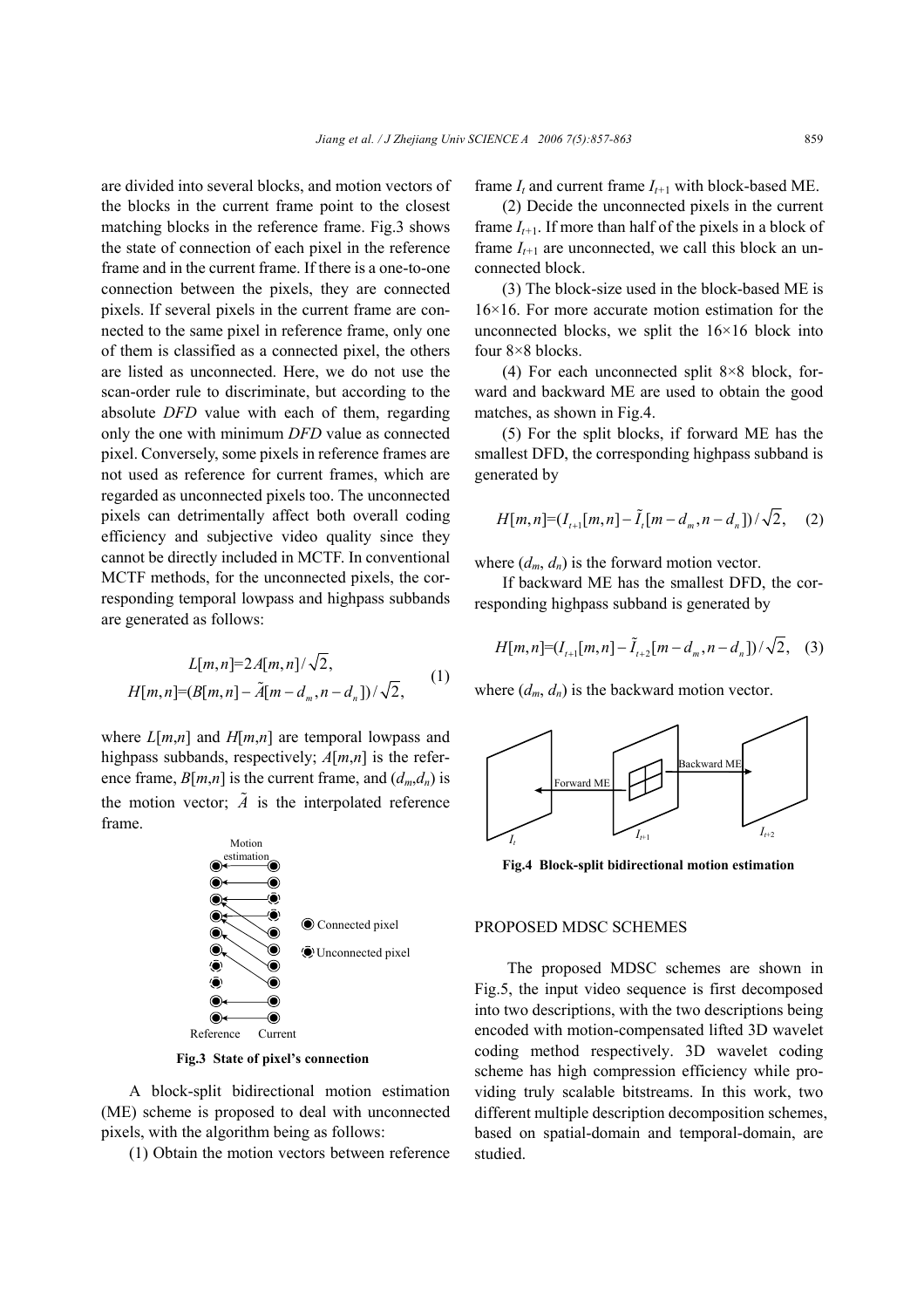

**Fig.5 MDSC based on 3D wavelet coding** 

#### **MDSC schemes based on spatial-domain**

There is strong correlation between inter-pixels in raw image data, the value of any given pixel can be reasonably predicted by the value of its neighbors. Thus, it is possible to exploit this feature to create a multiple description coder. The video frames are split into even and odd descriptions by row-downsampling or column-downsampling in the spatial-domain. Here, we refer to row-downsampling method as spatial scheme-1, and column-downsampling method as spatial scheme-2. Then, each description is encoded with 3D wavelet coding, and the generated embedded bitstreams are transmitted to different channels. The texture characteristics of each video sequence are different, which results in different performances of the two spatial schemes.

The spatial-domain MDSC schemes utilize the natural correlations of pixels, which are stronger than those in the transform domain. And simple error concealment methods can yield good estimates of lost data. If the channels drop one description, linear filter error concealment is adopted to recover the lost description. For spatial scheme-1, the error concealment method is as follows:

$$
\overline{F}_1(x, y) = \begin{cases}\nF_2(x, y), & \text{if } y = 0, \\
\frac{F_2(x, y - 1) + F_2(x, y)}{2}, & \text{otherwise,} \\
\overline{F}_2(x, y) = \begin{cases}\nF_1(x, y), & \text{if } y = \frac{row}{2} - 1, \\
\frac{F_1(x, y) + F_1(x, y + 1)}{2}, & \text{otherwise.} \\
\end{cases}
$$
\n(4)

For spatial scheme-2, the error concealment method is as follows:

$$
\overline{F}_1(x, y) = \begin{cases}\nF_2(x, y), & \text{if } x = 0, \\
\frac{F_2(x - 1, y) + F_2(x, y)}{2}, & \text{otherwise,} \n\end{cases}
$$
\n(6)

$$
\overline{F}_2(x, y) = \begin{cases}\nF_1(x, y), & \text{if } x = \frac{col}{2} - 1, \\
\frac{F_1(x, y) + F_1(x + 1, y)}{2}, & \text{otherwise,} \n\end{cases}
$$
\n(7)

where  $F_1(x,y)$  and  $F_2(x,y)$  are the frames for description one (even-row or even-column frames) and description two (odd-row or odd-column frames),  $\overline{F}_1(x, y)$  and  $\overline{F}_2(x, y)$  are the reconstructed frames for description one and description two, respectively.

#### **MDSC scheme based on temporal-domain**

According to the statistical characteristics of video, the neighboring frames have strong correlation because of the short temporal distance between them. Motion estimation and motion compensation can remove temporal redundancy effectively, and based on which temporal-downsampling MDC is adopted in this scheme. The video sequence is split into even and odd frames (descriptions) in temporal domain. And the two generated descriptions are encoded by 3D wavelet coding methods separately. Then each embedded bitstream is transmitted to different channels.

Error concealment methods should be used to recover the lost description at the receiver. Here, according to the temporal-domain MDSC scheme, bidirectional motion compensation interpolation (BMC-I) error concealment scheme is used, where the lost frame is estimated using both previous and future reference frames. BMC-I is more effective than single motion compensation interpolation (SMC-I) method, where the lost frame is estimated only using previous or future reference frames. BMC-I method used in this paper can be described as follows:

(1) Obtain the motion vectors of frame *n*+1, with reference frame *n*−1. As shown in Fig.6, the current block  $(x, y)$  has motion vector  $(\Delta x, \Delta y)$ .

(2) Bidirectional motion estimation. For current frame *n*, the motion vector is  $(\Delta x/2, \Delta y/2)$  to frame *n*−1, while the motion vector is (−∆*x*/2, −∆*y*/2) to frame  $n+1$ , as shown in Fig.7.

(3) Bidirectional motion compensation,

$$
\tilde{\psi}_n(x, y) = a\psi_{n-1}(x + \Delta x/2, y + \Delta y/2) \n+ b\psi_{n+1}(x - \Delta x/2, y - \Delta y/2),
$$
\n(8)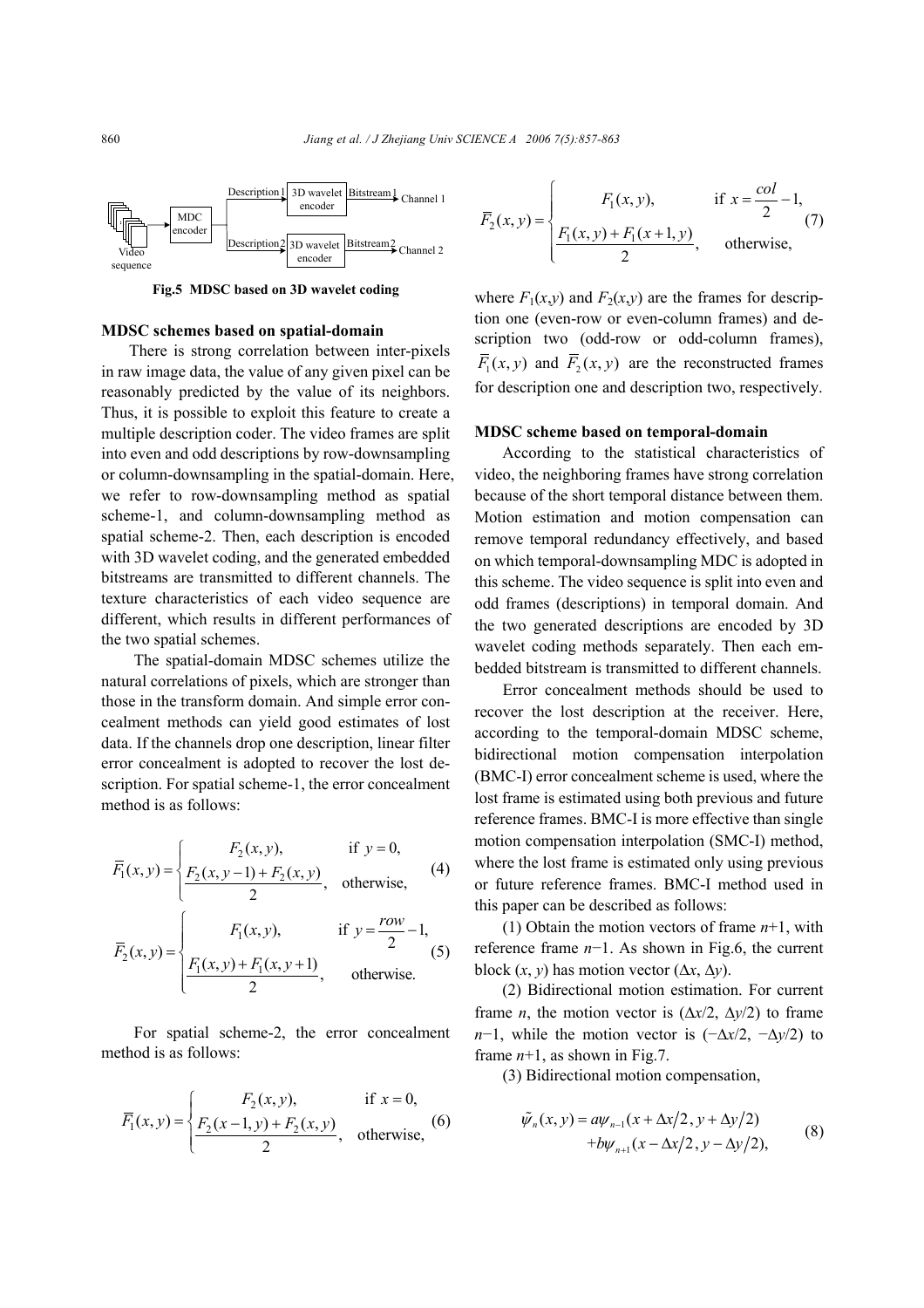where  $\psi_{n-1}(x, y)$  and  $\psi_{n+1}(x, y)$  are Frame *n*−1 and Frame  $n+1$  respectively.  $\tilde{\psi}_n(x, y)$  is the estimation frame with BMC-I scheme, *a* and *b* are two estimation coefficients, generally, both set to 0.5.



**Fig.6 Motion estimation between frames** 



**Fig.7 Bidirectional motion estimation for the current frame** *n*

The two proposed MDSC schemes make use of the spatial-correlation and temporal-correlation adequately, and the corresponding error concealment methods have low complexity. With a 3D transform performed on each description, reconstruction of the reference frame is not necessary and the closed prediction loops do not exist. Hence, the mismatch issue in some multiple description video coders does not occur in the proposed schemes. And more consistent reconstructed video quality can be achieved at the receiver.

## EXPERIMENTAL RESULTS

To evaluate the performance of the proposed coding scheme, 'Missa' (CIF, 30 fps) and 'Salesman' (CIF, 30 fps) video sequence in Fig.8 are adopted as test video sequences, 80 frames of each sequence are used in the experiments.

First, the proposed block-split bidirectional motion estimation scheme is tested. Block-based motion estimation was performed with half-pixel accuracy in MCTF, and temporal subbands have been spatially decomposed over 4 levels using biorthogonal 9/7 Daubechies filters. The resulting spatio-temporal wavelet coefficients are encoded using the EZBC algorithm in (Hsiang and Woods, 2001). Motion fields are encoded using lossless DPCM and adaptive arithmetic coding. The results on Missa and Salesman sequences are shown in Fig.9 with the conventional MCTF method and the proposed block-split MCTF method. Coding performance is expressed in terms of *Y* component *PSNR*, calculated by averaging the *Y*



**Fig.8 Test video sequence using (a) Missa and (b) Saleman** 



**Fig.9 Rate-distortion performances for (a) Missa; (b) Salesman**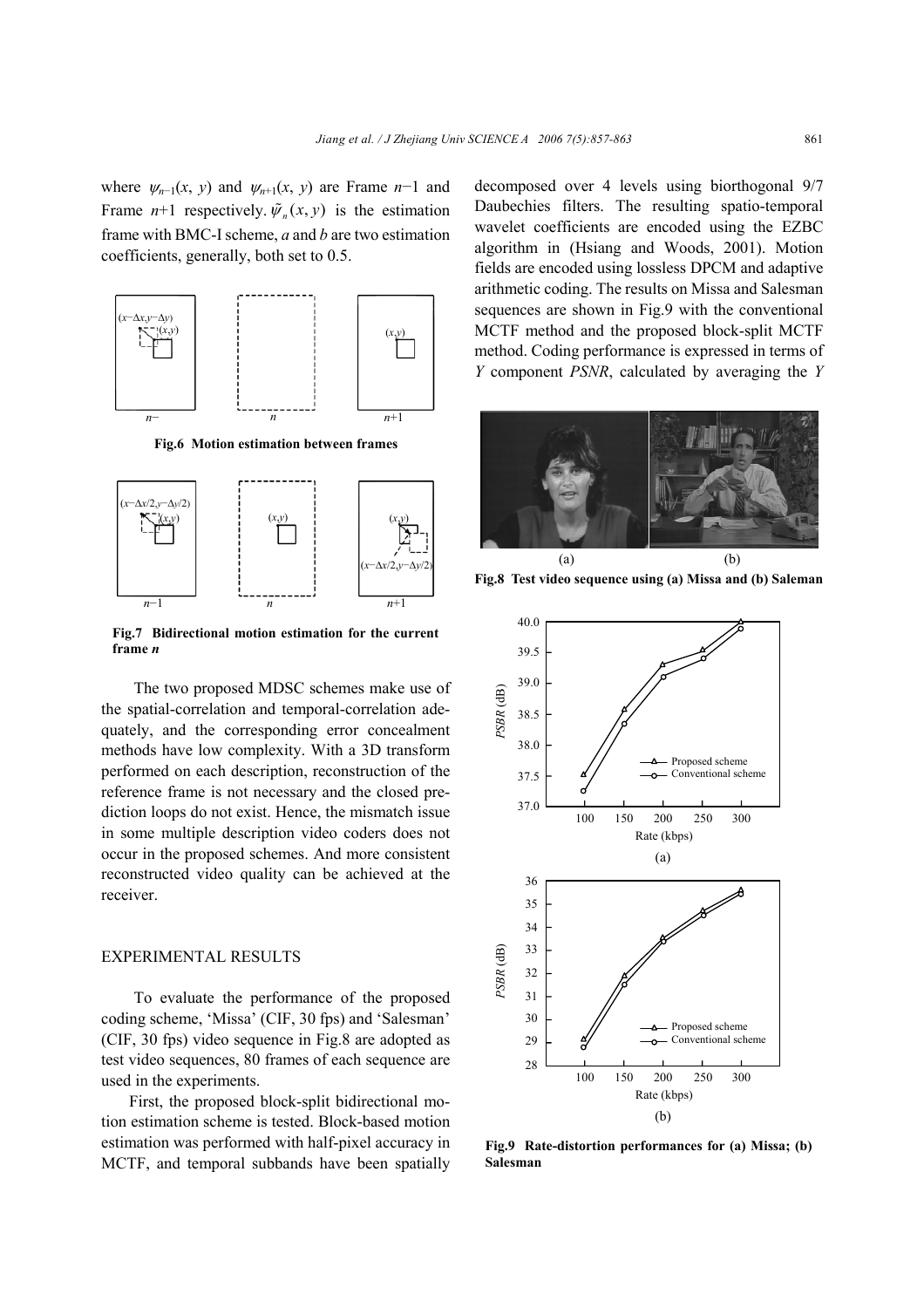component *PSNR* over all decoded frames. The simulation results showed that the proposed MCTF scheme achieves better rate-distortion performance.

Second, the proposed MDSC schemes, spatialdomain based and temporal-domain based, are tested. It is assumed that two descriptions are sent over separate channels, and only one description may be completely lost.

## **Coding efficiency and redundancy analysis**

The coding efficiency of Salesman sequence of the proposed MDSC and 3D lifted wavelet based single description coding (SDC) is shown in Fig.10. As may be seen from the curves, SDC scheme achieves better rate-distortion performance than MDSC schemes. The lower efficiency of MDSC schemes results from their more redundancy compared with SDC scheme. Fig.11 shows the corresponding redundancy-ratio-distortion (RRD) performance for Salesman sequence. The temporal-domain



**Fig.10 Comparison of coding efficiency**



**Fig.11 RRD performances of MDSCs**

MDSC scheme has lower redundancy than the schemes of spatial-domain, and has better coding performance. For the temporal-domain scheme, the redundancy comes from the longer distance of temporal domain, which can utilize MCTF to reduce the impact to coding efficiency. While for spatial-domain schemes, row-downsampling or column-downsampling reduces the spatial-correlation of images, which cannot depend on MCTF to retain the coding efficiency. Similar experimental results are also achieved for Missa sequence.

### **Analysis of robustness and scalability**

Fig.12 shows the robustness performance of the spatial-domain MDSC schemes with respect to Salesman sequence. At the receiver, if only one description is received, the schemes can also reconstruct the accepted video with the error concealments. For Salesman sequence, the qualities of reconstructed video with spatial scheme-1 is better than with spatial scheme-2, which is due to the stronger rowcorrelation than column-correlation. Contrarily, for Missa sequence, spatial scheme-2 has better performance because of its stronger column-correlation. Thus, for the spatial-domain MDSC schemes, the MD schemes based on the veins characteristic of video should be selected.



**Fig.12 Robustness performance of spatial MDSCs**

Fig.13 shows the robustness performance of the temporal-domain MDSC scheme. With the error concealment, the scheme can reconstruct accepted